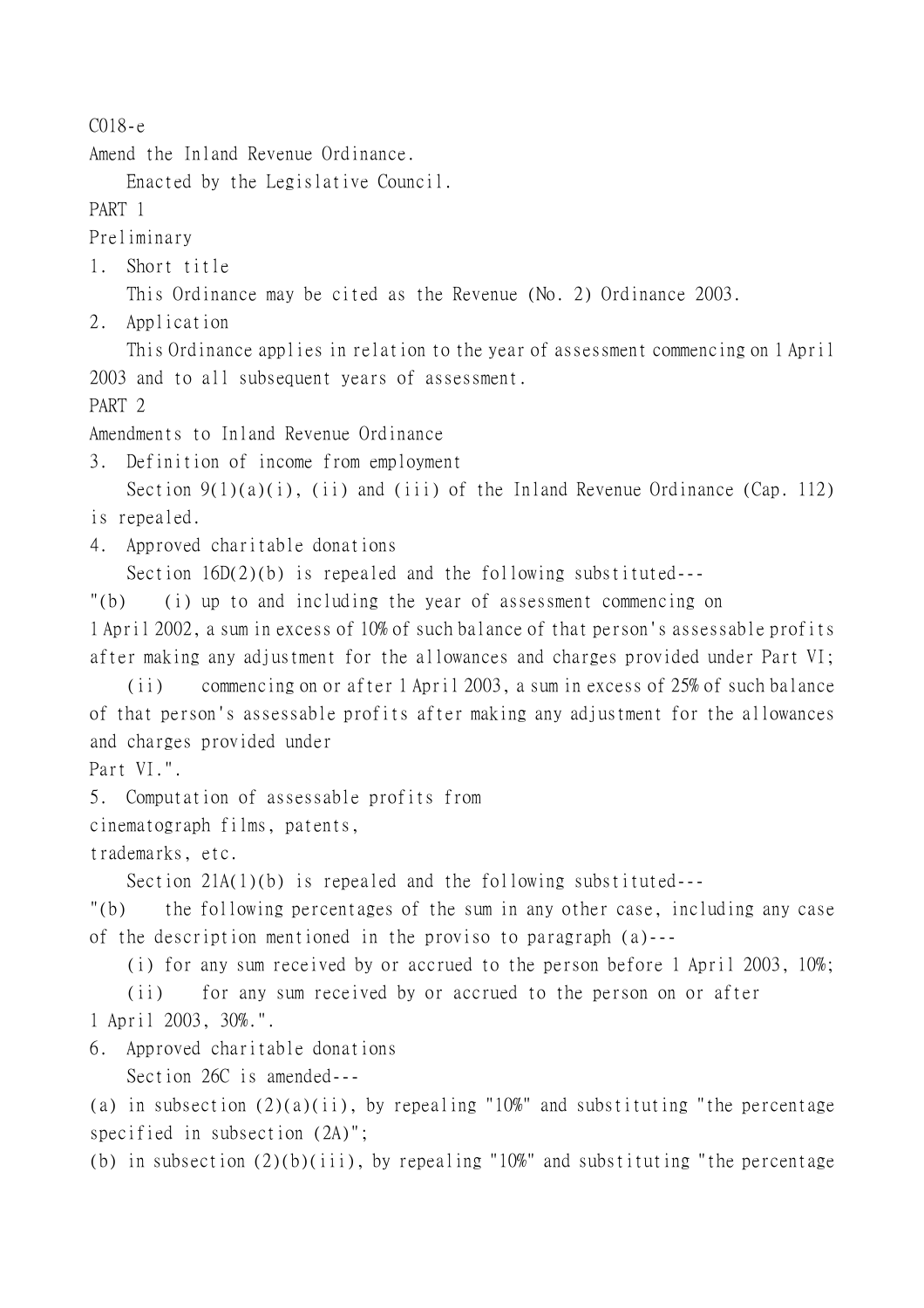specified in subsection (2A)"; (c) by adding--- "(2A) The percentages specified for the purposes of subsection  $(2)(a)(ii)$  and  $(b)(iii)$  shall be---(a) for any year of assessment up to and including the year of assessment commencing on 1 April 2002, 10%; (b) for any year of assessment commencing on or after 1 April 2003, 25%.". 7. Amount of provisional property tax Section 63M(8) is amended by repealing "subsection (7)" and substituting "subsection (6)". 8. Objections Section 64(1) is amended by repealing ", in the case of an assessment other than a provisional assessment,". 9. Standard Rate Schedule 1 is amended--- (a) by repealing "For the year of assessment 1989/90 and until superseded" and substituting "For the years of assessment 1989/90 to 2002/03 inclusive"; (b) by adding at the end--- "For the year of assessment 2003/04 --- 15-1/2%.". For the year of assessment 2004/05 and until superseded --- 16%.". 10. Rates Schedule 2 is amended--- (a) by repealing "For the year of assessment 1998/99 and for each year after that year" and substituting "For the years of assessment 1998/99 to 2002/03 inclusive"; (b) by adding at the end--- "For the year of assessment 2003/04 Second Column Third Column (a) Upon the first \$32,500 2% (b) Upon the next \$32,500 7-1/2% (c) Upon the next \$32,500 13% (d) Upon the remainder 18-1/2% For the year of assessment 2004/05 and for each year after that year Second Column Third Column (a) Upon the first \$30,000 2% (b) Upon the next \$30,000 8% (c) Upon the next \$30,000 14%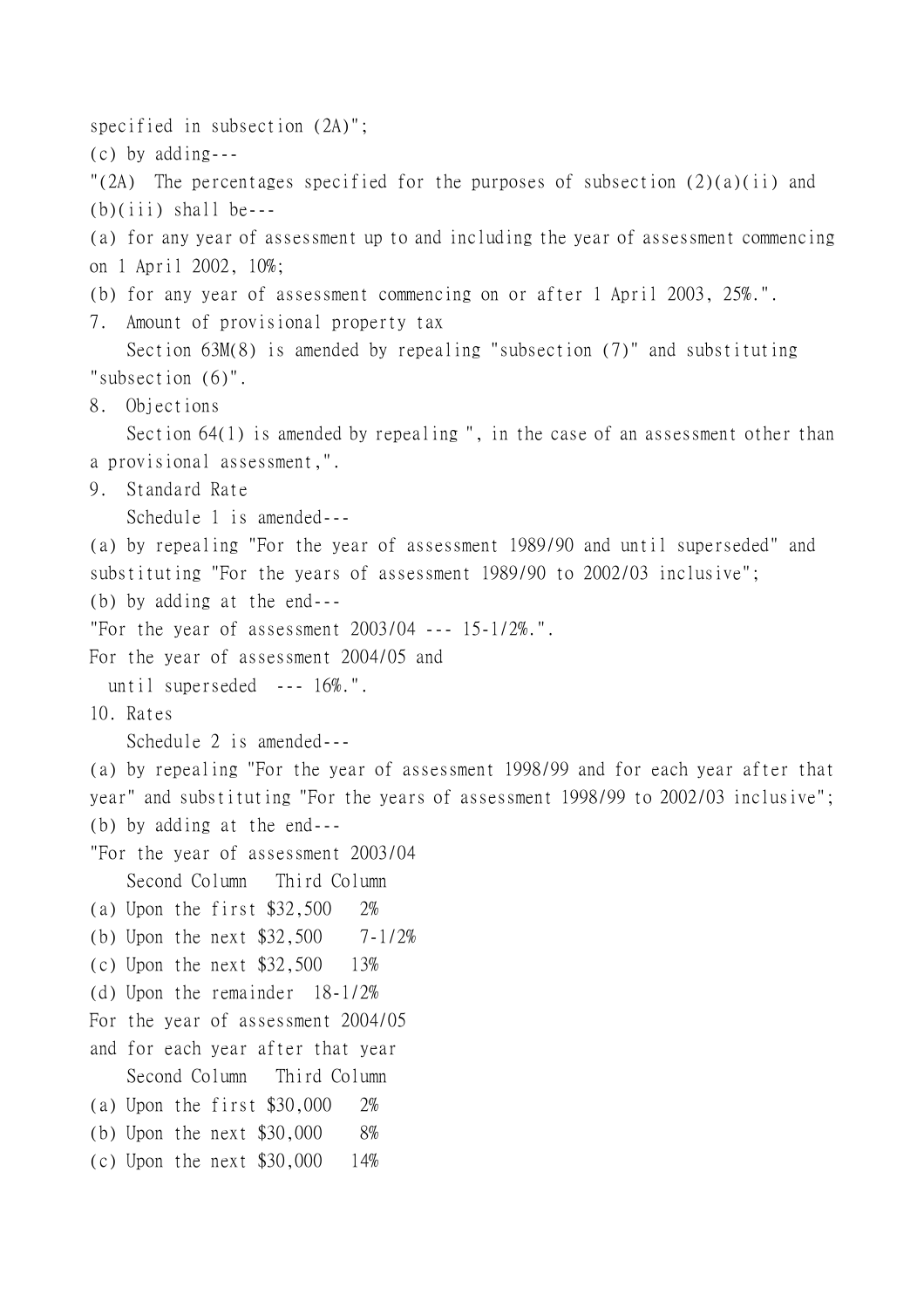```
(d) Upon the remainder 20%".
11. Allowances
    Schedule 4 is amended---
(a) by repealing "For the year of assessment 1998/99 and for each year after that
year" and substituting "For the years of assessment 1998/99 to 2002/03 inclusive";
(b) by adding at the end---
"For the year of assessment 2003/04
    First Column Second Column
    (section) (the prescribed
        amount)
1. Section 28 (basic allowance) $104,000
2. Section 29 (married person's 
allowance) $208,000
3. Section 30 (dependent parent
allowance)---
    (a) subsection (3)(a) $ 30,000
    (b) subsection (3)(b) $ 30,000
    (c) subsection (4)(a) $ 12,000
4. Section 30A (dependent
grandparent allowance)---
    (a) subsection (3)(a) $ 30,000
    (b) subsection (3)(b) $ 30,000
    (c) subsection (4)(a) $ 12,000
5. Section 30B(1) (dependent
brother or dependent sister
allowance) $ 30,000
6. Section 31 (child allowance)---
    (a) subsection (1) $30,000 each for the first to the ninth child
    (b) subsection (5) $270,000
7. Section 31A(1) (disabled
dependant allowance) $ 60,000
8. Section 32(1) (single parent
allowance) $104,000
For the year of assessment 2004/05 and
for each year after that year
    First Column Second Column
    (section) (the prescribed
        amount)
```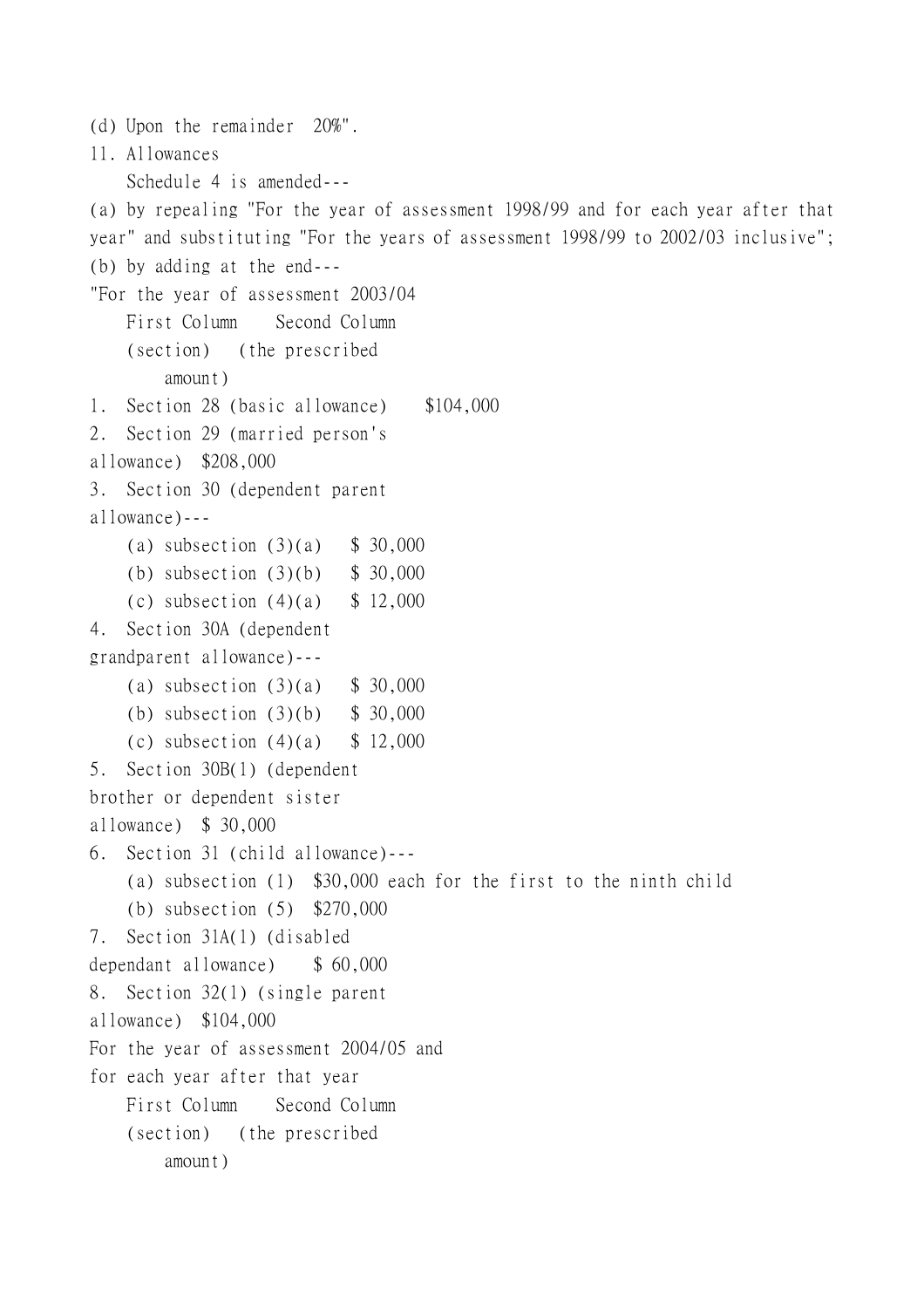2. Section 29 (married person's allowance) \$200,000 3. Section 30 (dependent parent allowance)--- (a) subsection  $(3)(a)$  \$ 30,000 (b) subsection (3)(b) \$ 30,000 (c) subsection  $(4)(a)$  \$ 12,000 4. Section 30A (dependent grandparent allowance)--- (a) subsection  $(3)(a)$  \$ 30,000 (b) subsection (3)(b) \$ 30,000 (c) subsection  $(4)(a)$  \$ 12,000 5. Section 30B(1) (dependent brother or dependent sister allowance) \$ 30,000 6. Section 31 (child allowance)--- (a) subsection (1) \$30,000 each for the first to the ninth child (b) subsection (5) \$270,000 7. Section 31A(1) (disabled dependant allowance) \$ 60,000 8. Section 32(1) (single parent allowance) \$100,000". 12. Rate of profits tax in respect of a corporation Schedule 8 is amended--- (a) by repealing "For the year of assessment 1998/99 and until superseded" and substituting "For the years of assessment 1998/99 to 2002/03 inclusive"; (b) by adding at the end--- "For the year of assessment 2003/04 and until superseded 17-1/2%". PART 3 Transitional Provisions 13. Interpretation of Part 3 (1) In this Part, unless the context otherwise requires--- "current year of assessment" (本課稅年度) means the year of assessment commencing

1. Section 28 (basic allowance) \$100,000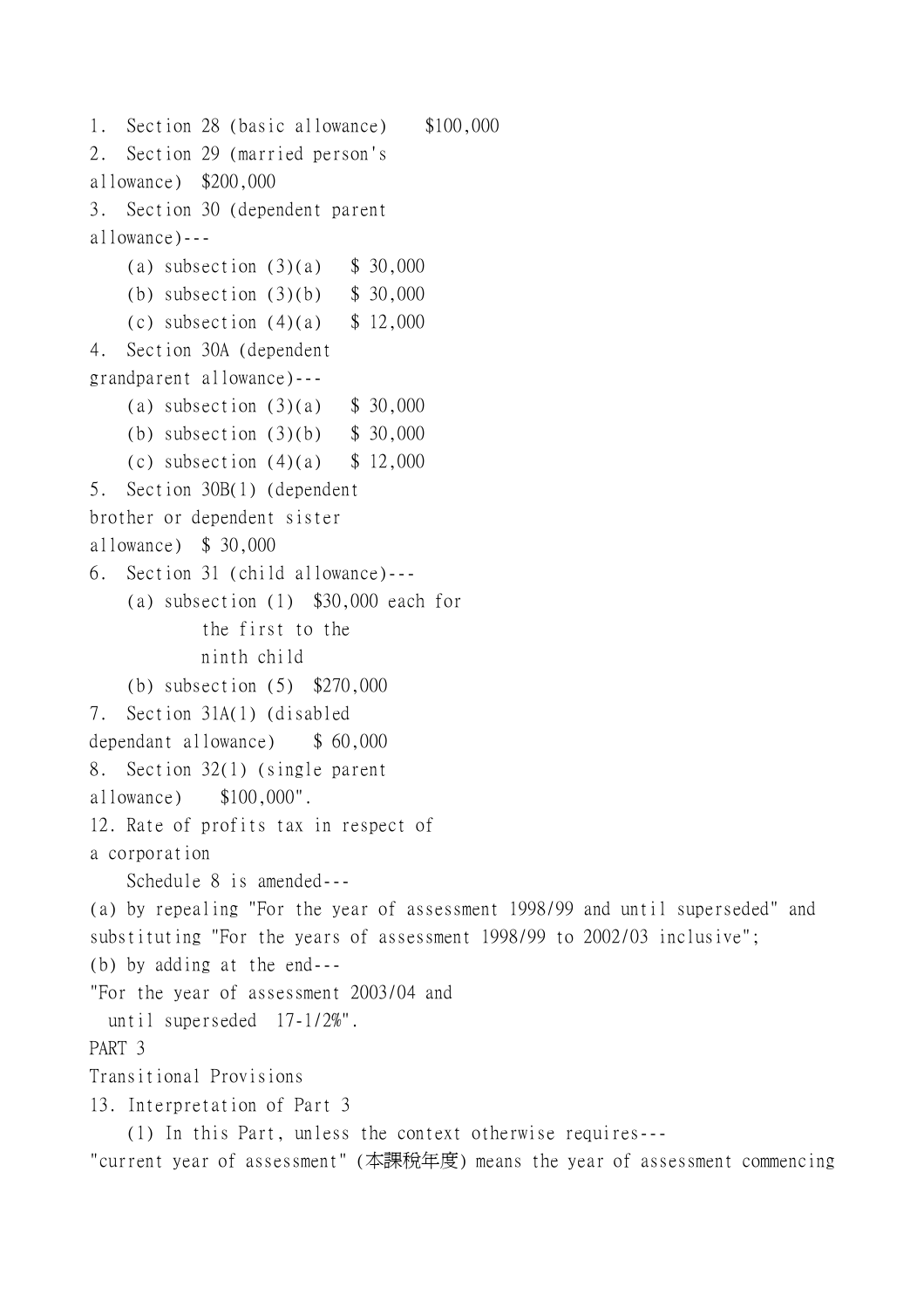on 1 April 2003;

"preceding year of assessment" (㆖㆒課稅年度) means the year of assessment commencing on 1 April 2002;

"principal Ordinance" (主體條例) means the Inland Revenue Ordinance (Cap. 112).

(2) Where an expression used in this Part is also used in the principal Ordinance, it shall have the same meaning as in the principal Ordinance.

14. Construction of net chargeable income

(1) For the purposes of calculating the net chargeable income for the preceding year of assessment under section 63C(1) of the principal Ordinance in order to ascertain provisional salaries tax in respect of the year of assessment commencing on 1 April 2003 or the year of assessment commencing on 1 April 2004, the references in section 12B(1)(b) and (2)(b) of the principal Ordinance to allowances permitted under Part V of the principal Ordinance shall be read as if they were references to the amounts of allowances prescribed for the year of assessment commencing on 1 April 2003 or the year of assessment commencing on 1 April 2004 (as the case may be) under Part V of, and Schedule 4 to, the principal Ordinance as amended by this Ordinance.

(2) In relation to an application to hold over the payment of provisional salaries tax in respect of the year of assessment commencing on 1 April 2003 or the year of assessment commencing on 1 April 2004 that is made under section 63E of the principal Ordinance on the ground specified in subsection  $(2)(a)$  of that section, the reference to "net chargeable income for the year preceding the year of assessment" in that subsection shall be construed to mean the net chargeable income for the year of assessment commencing on 1 April 2002 or the net chargeable income for the year of assessment commencing on 1 April 2003 (as the case may be) as calculated under subsection (1).

(3) In relation to an application to hold over the payment of provisional salaries tax in respect of the year of assessment commencing on 1 April 2003 or the year of assessment commencing on 1 April 2004 that is made under section 63E of the principal Ordinance on the ground specified in subsection (2)(b) of that section, the reference to "net chargeable income for the year preceding the year of assessment" in that subsection shall be construed to mean the net chargeable income for the year of assessment commencing on 1 April 2002 or the net chargeable income for the year of assessment commencing on 1 April 2003 (as the case may be) as calculated under subsection (1).

15. Additional grounds for making hold over applications

(1) Without prejudice to section 63E of the principal Ordinance, where in relation to the current year of assessment a person is liable to pay provisional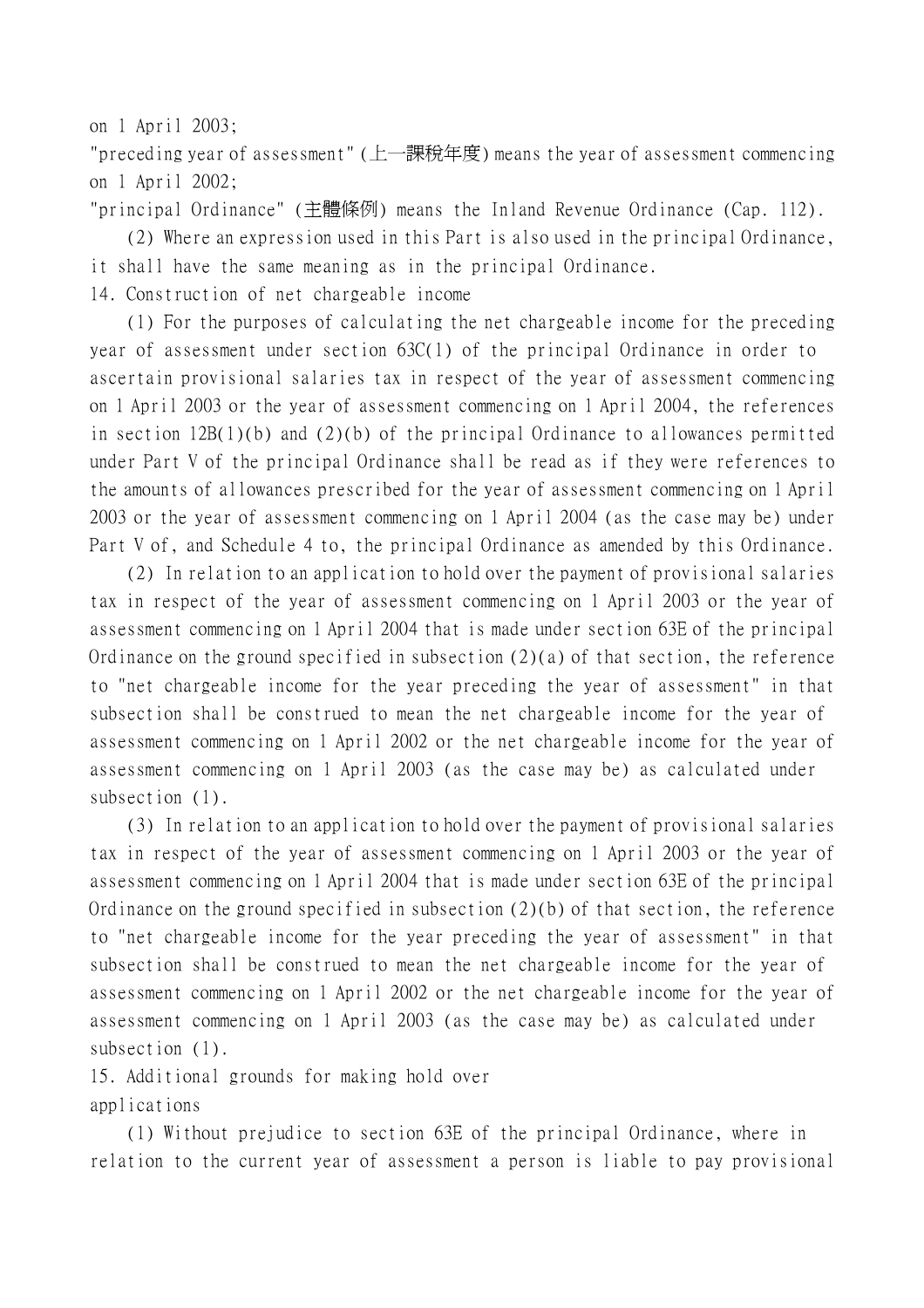salaries tax, he may, by notice in writing lodged with the Commissioner not later than---

(a) 28 days before the day by which the provisional salaries tax is to be paid; or (b) 14 days after the date of the notice for payment of provisional salaries tax under section 63C(6) of the principal Ordinance,

whichever is the later, apply to the Commissioner on a ground specified in subsection (2) to have the payment of the whole or part of such tax held over until he is required to pay salaries tax for that year of assessment.

(2) The following grounds are specified for the purposes of subsection (1)---

(a) subject to paragraph (b), in the case of a person who was charged with tax under Part III of the principal Ordinance in the preceding year of assessment, the ground that the aggregate amount of the approved charitable donations made or to be made by the person or his or her spouse, not being a spouse living apart from the person, during the current year of assessment exceeds, or is likely to exceed, 10% of---

(i) subject to subparagraph (ii), the person's assessable income for the preceding year of assessment as reduced by the deductions provided for under section 12(1)(a) and (b) of the principal Ordinance for the preceding year of assessment; or

(ii) where the person and his or her spouse made an election under section 10(2) of the principal Ordinance in respect of the preceding year of assessment, the aggregate of their assessable incomes for the preceding year of assessment as reduced in each case by the deductions provided for under section 12(1)(a) and (b) of the principal Ordinance for the preceding year of assessment;

(b) in the case of a person who made an election under section 41 of the principal Ordinance in respect of the preceding year of assessment, the ground that the aggregate amount of the approved charitable donations made or to be made by the person or his or her spouse, not being a spouse living apart from the person, during the current year of assessment exceeds, or is likely to exceed, 10% of the total amount  $of --$ 

(i) the person's total income for the preceding year of assessment;

(ii) any sum which was allowed as a deduction under section 16D of the principal Ordinance for the preceding year of assessment; and

(iii) any sum which was allowed as a deduction under section  $12(1)(e)$  of the principal Ordinance for the preceding year of assessment.

(3) Without prejudice to section 63J of the principal Ordinance, where in relation to the current year of assessment a person is liable to pay provisional profits tax, he may, by notice in writing lodged with the Commissioner not later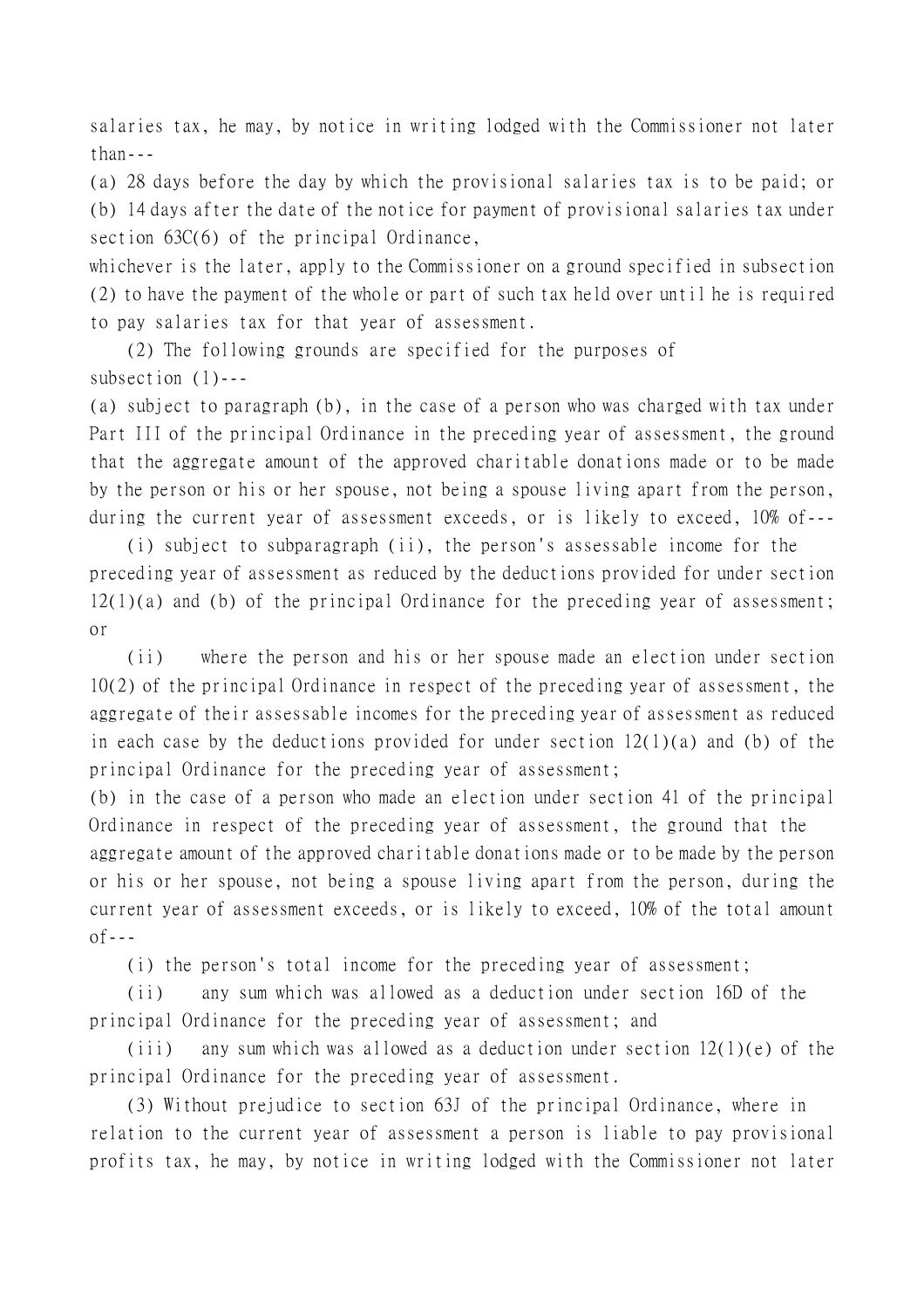than---

(a) 28 days before the day by which the provisional profits tax is to be paid; or (b) 14 days after the date of the notice for payment of provisional profits tax under section 63H(7) of the principal Ordinance,

whichever is the later, apply to the Commissioner on the ground specified in subsection (4) to have the payment of the whole or part of such tax held over until he is required to pay profits tax for that year of assessment.

(4) The ground specified for the purposes of subsection (3) is that the aggregate amount of the approved charitable donations made or to be made by the person during the current year of assessment exceeds, or is likely to exceed, 10% of the balance of the person's assessable profits for the preceding year of assessment after making any adjustment for the allowances and charges provided under Part VI of the principal Ordinance for the preceding year of assessment.

(5) Where the Commissioner is satisfied that it is appropriate to do so, he may, either generally or in a particular case, extend the time within which an application may be made under this section.

(6) On receipt of an application made under this section, the Commissioner shall consider the application and may hold over the payment of the whole or part of the provisional salaries tax or provisional profits tax, as appropriate.

(7) The Commissioner shall, by notice in writing, inform the person applying under this section of his decision.

Explanatory Memorandum

The main purpose of this Bill is to amend the Inland Revenue Ordinance (Cap. 112) to give effect to some of the proposals in the Budget introduced by the Government for the 2003--2004 financial year.

2. Clause 3 amends the definition of income from employment so that the value of any holiday warrant or passage granted by an employer to an employee will form part of the employee's income from employment.

3. Clause 4 raises the existing ceiling for tax deductible donations from 10% of a person's assessable profits to 25%.

4. Clause 5 increases a certain rate that is applied in computing the assessable profits of a person not carrying on a trade, profession or business in Hong Kong in respect of sums received by him from the use in Hong Kong of cinematograph or television films, patents, trademarks or copyright materials, etc.

5. Clause 6 raises the existing ceiling for tax deductible donations from 10% of a person's assessable income to 25%.

6. Clause 7 corrects an error in cross-reference.

7. Clause 8 removes an obsolete reference to provisional assessment.